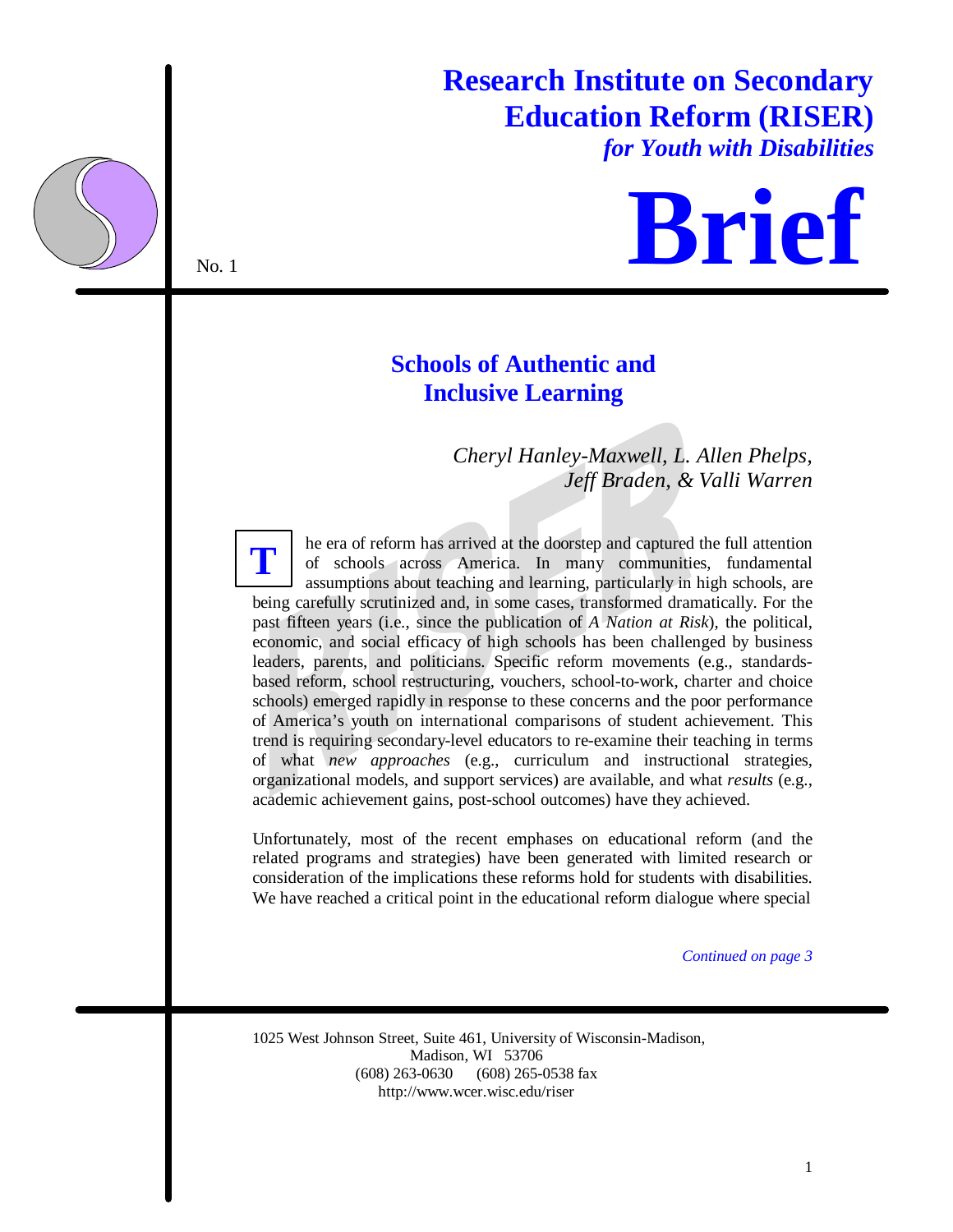### ACKNOWLEDGEMENTS

Thank you to Bruce King, Jennifer Schroeder, Jackie Buckley and Mary Fish for their invaluable contributions to this Brief. Additionally, thank you to Lizanne DeStefano, Barbara Guy, Susan Hasazi, David Johnson, and Martha Thurlow for their assistance in the conceptualization of the RISER model.

| <b>RISER</b> Information                                                                                                                                                                                                                        |
|-------------------------------------------------------------------------------------------------------------------------------------------------------------------------------------------------------------------------------------------------|
| <b>DIRECTORS</b>                                                                                                                                                                                                                                |
| Cheryl Hanley-Maxwell<br>L. Allen Phelps                                                                                                                                                                                                        |
| PROJECT OFFICER                                                                                                                                                                                                                                 |
| Marlene Simon                                                                                                                                                                                                                                   |
| ? ? ? ? ? ? ? ?                                                                                                                                                                                                                                 |
| <b>RISER Staff</b><br>Jeff Braden<br><b>Brian Bottge</b><br>Jacquelyn Buckley<br>Mario Sanchez Dealca<br>Mary Fish<br>M. Bruce King<br><b>Marianne Mooney</b><br>Carie Novitzke<br>Jennifer Schroeder<br>Valli Warren<br>Michele Flasch Ziegler |

The preparation of this paper was supported by a grant from the U.S. Department of Education, Office of Special Education and Rehabilitative Services, Office of Special Education Programs (#H158J70001) and by the Wisconsin Center for Education Research, School of Education, University of Wisconsin-Madison. Any opinions, findings, or conclusions are those of the authors and do not necessarily reflect the views of the supporting agencies.

#### INSTITUTE MISSION

The mission of the institute is to expand the current knowledge base related to practices and policies in secondary schools that enhance learning, achievement and postschool outcomes for students with disabilities.

#### ???? ????

### CORE RESEARCH QUESTIONS

1. What are critical features of instruction, assessment, and support strategies that promote authentic understanding, and achievement (and performance) for all students?

2. How have changes in authentic inclusive learning and schooling practices affected the school and postschool outcomes (and their interaction) for students with disabilities (collectively and disaggregated) using frames of reference focused on equity, value added, and accountability?

3. How do schools accommodate district and state outcome assessments, and how do such accommodations affect the participation in, reporting of, and validity of assessment?

4. In schools evolving toward authentic and inclusive instruction, what are the roles and expectations of stakeholders as they engage in planning for secondary and postsecondary experiences?

5. What contextual factors are required to support and sustain the development of secondary-level learning environments that promote authentic understanding, achievement, and performances for all students?

6. What strategies are effective in providing both information and support to policymakers, school administrators, teachers, human service personnel, and the community so they utilize the findings to create and support learning environments that promote authentic understanding, achievement and performance for all students?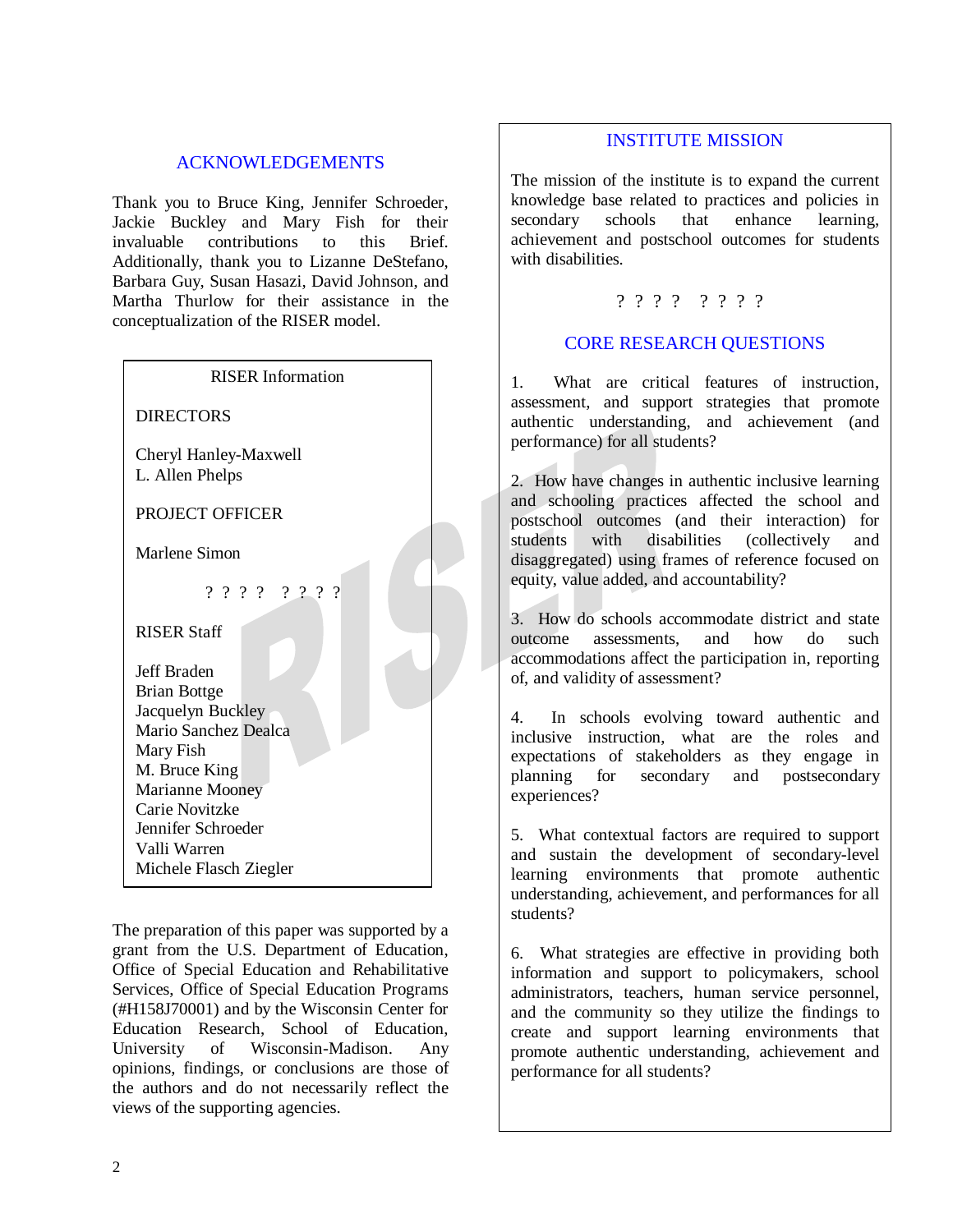education programs and the links to related disciplines (e.g., developmental disabilities, rehabilitation, mental health) must be redesigned, along with programs in general education, and in a way that is maximally integrated with general education. Special education and other programs addressing the needs of young people with disabilities cannot evolve in isolation from the broader national policy interests and reforms. As the world beyond school changes, all students (and especially those with disabilities) must have access to challenging curricula and instructional experiences that will prepare them to successfully meet the new academic learning standards that characterize what graduates must know and be able to perform.

Reconciling the conflicts between standardsbased educational reform and individualized education, in which equity and diversity concerns are of paramount importance, will not be easy, but it does seem possible. The Committee on Goals 2000 and the Inclusion of Students with Disabilities (McDonnell, McLaughlin, & Morison, 1997) argues that the convergence of these positions can be achieved if two principles are implemented:

Our two guiding principles are that all students should have access to challenging standards and that policy makers and educators should be held publicly accountable for every student's performance. However, we also conclude that adaptations will be required for some students with disabilities, particularly those with significant cognitive disabilities. Moreover, efforts to incorporate students with varying disabilities effectively will be hindered over the short term by a shortage of financial and professional resources, an "inadequate research base" (emphasis added), and conceptual ambiguities in both policy frameworks. (p. 2)

For youth with disabilities, as well as other youth, the experiences of high school can have long-term effects on opportunities to attend college, enter the workplace, or live independently. One recent analysis of postschool outcome studies (Phelps & Hanley-Maxwell, 1997) reveals results for youth with disabilities that are uniformly disappointing. The dropout rates for these youth exceed those of nondisabled students by nearly a factor of two. While nearly 85% of high school students graduate in four years, only 55% of learning and emotionally disabled students receive a high school diploma. For students with disabilities who do complete high school, access to employment, earnings, and postsecondary education falls substantially below that of their peers. Hence, the U.S. Department of Education continues to challenge educators and citizens to build learning systems that ensure *all* students will achieve challenging academic standards. The recently enacted IDEA Amendments emphasize principles and themes that are consistent with the efforts to advance educational reform generally (see text box).

**Strategies for Success** (source: IDEA '97 Overview)

- ♦ Raising expectations for children with disabilities
- ♦ Increasing parental involvement in the education of their children
- ♦ Ensuring that regular education teachers are involved in planning and assessing children's progress
- ♦ Including children with disabilities in assessments, performance goals, and reports to the public
- ♦ Supporting quality professional development for all personnel who are involved in educating children with disabilities

http://www.ed.gov/offices/OSERS/IDEA/ overview.html

This *Brief* provides an overview of the foundation and framework for the Research Institute on Secondary Education Reform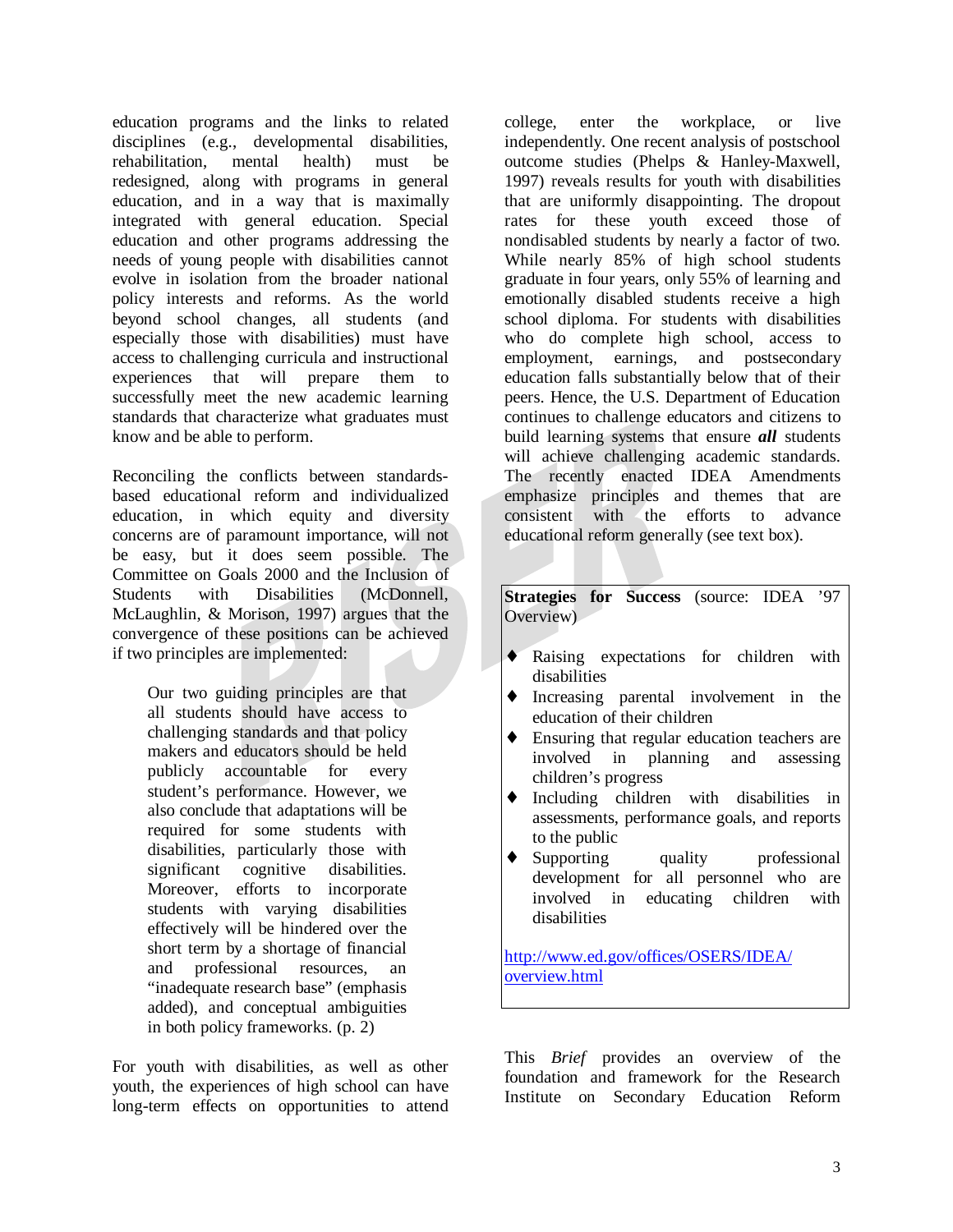(RISER) for Youth with Disabilities. RISER focuses on secondary schools engaged in reform efforts that include students with disabilities and seeks to identify educational restructuring practices that benefit *all* students. RISER's goal is to expand the current knowledge base related to practices and policies in secondary schools that enhance authentic learning, achievement, and related postschool outcomes for students with disabilities. Hence, the focus of the institute is to examine how inclusive efforts interact with reform efforts in general education, and in particular those efforts based on authentic achievement (Newmann & Wehlage, 1995; Newmann, Wehlage, & Secada, 1995). Therefore, the foundation from which the research agenda is built requires an understanding of inclusion issues as well as authentic achievement prior to discussing the RISER model.

## **Education Reform and Inclusion: Pitfalls and Possibilities**

Some special educators attempt to improve the connections between general and special education by advocating the education of all students within the general education mainstream. To these educators, inclusive education is the best way to provide education for students with disabilities. Lipsky and Gartner (1996) identify seven necessary factors in successful inclusion: " visionary leadership..., collaboration… , refocused use of assessment… , supports for staff and students..., funding..., effective parent involvement… , and curricular adaptation and adopting effective instructional practices..." (pp. 11-12). Inclusion efforts appear to be growing. They currently occur in every state, many locations, at all grade levels and with all types of disabilities (National Center on Educational Restructuring and Inclusion, as cited in Lipsky & Gartner, 1996).

Other special educators argue against inclusion for students with disabilities. "We understand relatively little about how student placement determines what is possible and what is probable as far as instruction and its outcomes are concerned" (Kauffman, 1993, p. 8). To add to this uncertainty, inclusion critics charge that the

general education environment and instructional practices are not suitable (at this time) for students with disabilities. For example, negative teacher attitudes toward students with disabilities, lack of teacher and administrator knowledge/competence related to instruction of students with disabilities, and the need for ongoing teacher support may undermine successful education for students with disabilities. At the instructional level, critics cite studies (see below) that document problems with general education classroom practices as they relate to students with disabilities. These studies find that general educators primarily rely on large group instruction with little attention to individual needs and progress. General educators are found to be mostly concerned with maintaining classroom routines and conformity (Baker & Zigmond, 1990, 1995; McIntosh, Vaughn, Schumm, Haager, & Lee, 1993; Zigmond & Baker, 1994). Additionally, general education teachers do not feel prepared to develop accommodations and do not have enough collaboration time with special educators to develop instructional accommodations (Schumm & Vaughn, 1995). As a result, accommodations are rarely used unless they are easy to implement and have limited impact on classroom routine or time (Fuchs, Fuchs, Hamlett, Phillips, & Karns, 1995; Munson, 1987).

These critics argue for a continuum of services to meet the needs of all students with disabilities. Furthermore, their concerns about general education as the primary setting for instruction deepen when they consider secondary education. "The curriculum shifts into high gear in the form of bodies of knowledge, usually referred to as content-area courses. Students are expected to digest the material and through their skills demonstrate the ability to use the information for ever increasingly abstract purposes. These purposes are only occasionally practical in the sense of everyday use" (Lieberman, 1996, p. 22). But in this way many students with disabilities are not provided with the skills and knowledge essential for their adult lives. When inappropriate content is coupled with greater difficulty in skill and knowledge acquisition, application, and retention, the end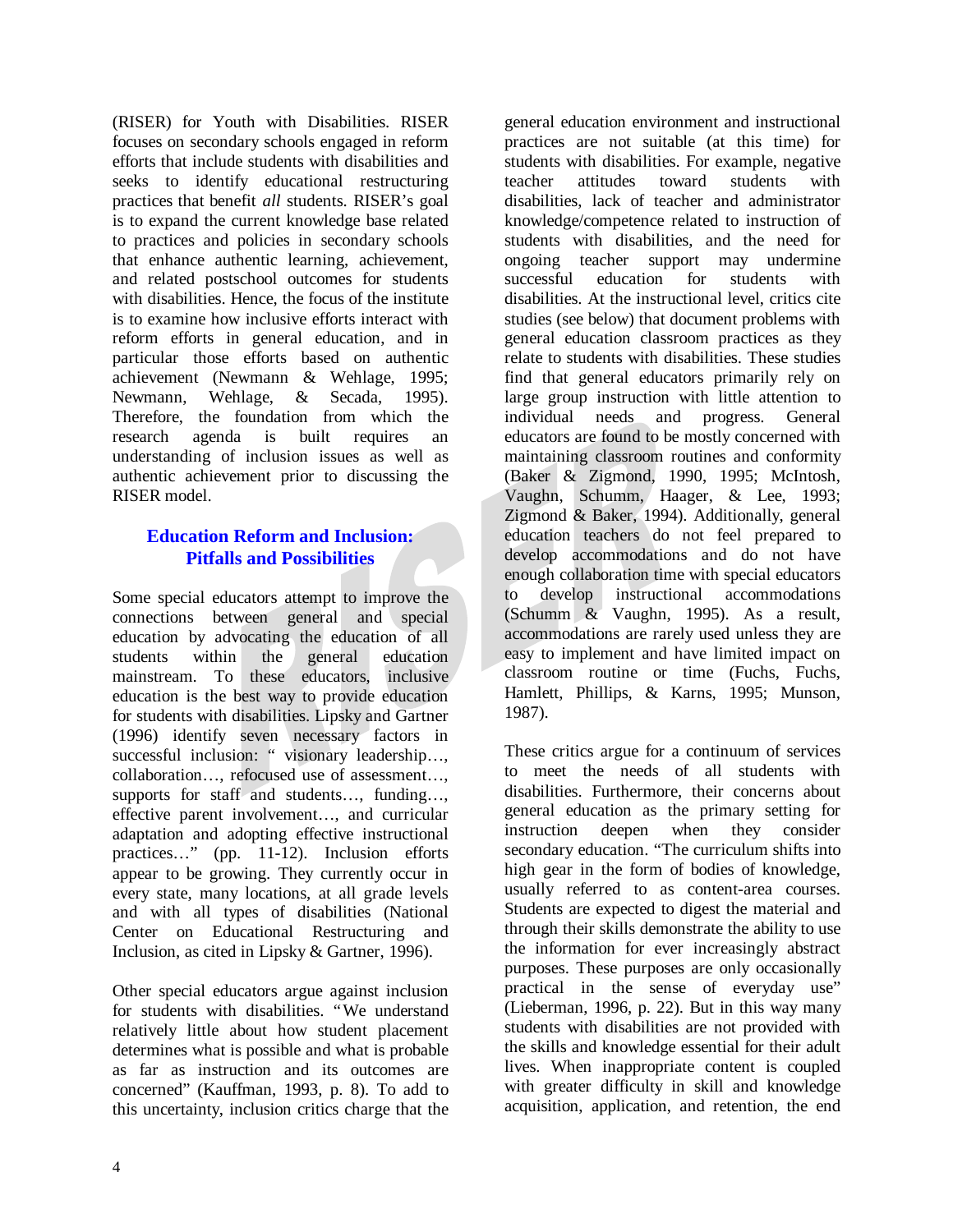result can be disastrous. These students experience a reduced "end-point" (acquiring less skill and knowledge than do their peers without disabilities), few skills that are needed for their everyday survival, and a great deal of difficulty applying what they have learned to everyday tasks and settings. Interestingly, the identical argument undergirds the criticism of high schools in general. All students are said not to be getting knowledge and skills they can use in today's real-world settings (U.S. Department of Labor, 1991).

Although these issues may be argued in moral, ethical, and philosophical terms, at the individual classroom or system level, the debate may also be addressed in empirical terms. That is, rather than arguing if it is possible or right, we are interested in addressing the question, "Can youth with disabilities be fully and effectively included in redesigned/restructured high schools?" The answer to this question depends in part on how one defines a successfully restructured high school setting. We have selected the constructs of "authentic student achievement" and "authentic pedagogy" as they emerged from a 5-year study of restructured schools (Newmann & Wehlage, 1995; Newmann et al., 1995) to help us define successful restructuring.

The constructs of authentic learning and teaching were chosen for several reasons. First, they address the instructional level concerns raised by special educators opposed to more inclusive educational models. Clearly, these concerns argue for overhauling the entire system of education in pursuit of new and more appropriate student outcomes. Second, authentic instruction is associated with improved outcomes for a variety of students, including students considered to be at risk. Third, many of the critical elements of authentic achievement parallel elements identified as critical in inclusive education in general and some specific special education practices. Finally, authentic achievement does not dictate specific instructional methods. Instead, it frames the purpose of every administrative and instructional activity within the context of authentic student learning. Therefore, we ask, "Could 'authentic

achievement' be used to restructure school and classroom settings that allow all students to learn together and be successful beyond school?"

## **Authentic Learning, Teaching and Schooling**

Educators, policymakers, and researchers must grapple with the question, "What makes school reform successful?" After examining data from more than 1,500 schools across the U.S., Newmann, Wehlage, and colleagues came to the conclusion that school reform was successful when it created authentic student learning. That is, instructional methods, administrative structures, and community/school supports did not, in and of themselves, lead to better student outcomes in restructured schools; rather, it was a primary focus on student achievement that distinguished successful from unsuccessful school reform efforts. Successful schools kept student performance as their focus as they modified instructional practices, administrative structures, and community/school supports to achieve student learning (Newmann & Wehlage, 1995).

Student learning is the core of successful school reform. Authentic student learning, uncovered in longitudinal studies of classrooms in restructured schools, has three essential features:

- 1. *Construction of knowledge*, in which students take information and construct (not merely reproduce) knowledge using higher order thinking processes (e.g., organize, synthesize, interpret, explain, evaluate) to transform information into knowledge.
- 2. *Disciplined inquiry*, in which students draw on the established knowledge base (e.g., mathematics, social studies) to conceptualize problems in terms of the discipline (e.g., using the scientific process to understand biology), and elaborate their inquiry via extensive writing.
- 3. *Value beyond school*, in which students generate products of learning that have an audience or value beyond the classroom (e.g., published poetry, collection of data for genuine research projects). Such products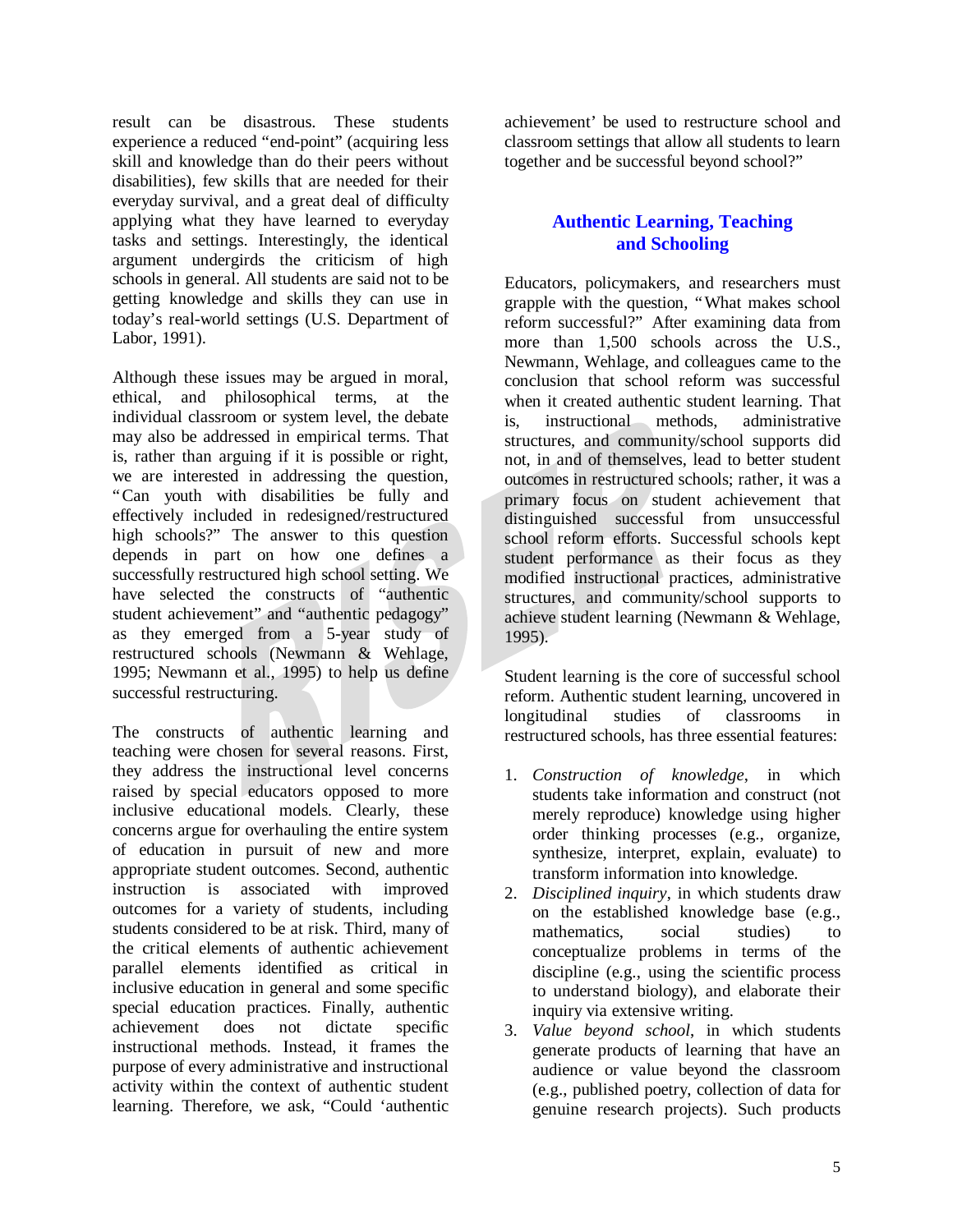contrast with products that exist primarily or solely for purposes of educational evaluation (e.g., tests, quizzes, papers that only teachers read).

Schools that structure their pedagogy, school organizational capacities, and external supports to achieve authentic student performances are likely to succeed in promoting high-quality student outcomes, as measured by in-class tasks and standardized measures of academic achievement. Furthermore, these outcomes are likely to be equitable (i.e., they tend to reduce differences in achievement among diverse minority and class groups; Newmann, Marks, & Gamoran, 1996).

Implementation of authentic achievement and schooling depends heavily on the commitment and competence of teaching staff to realize its aims. The intent of authentic achievement and schooling as a framework is to focus educators' attention on the knowledge and skills they want students to master. When focusing on the knowledge and skills they want students to master, educators need to examine the tests/assessments and instruction they use. These pedagogical tools reflect the extent of cognitive challenges posed to students. The presence of cognitive challenges embedded in instruction influences the quality of student learning and is reflected in authentic student achievement. In order for authentic student achievement to occur, educators need to engage in authentic pedagogy, where instructional and assessment strategies require students to think, develop in-depth understanding, and apply their knowledge to the real world. Authentic achievement, therefore, is a definition of authentic pedagogy and is supported by the organizational capacity of the school and external supports. Elements of authentic achievement appear to be found in some special education practices. These practices are discussed below and are followed with a discussion of other considerations as they relate to students with disabilities.

## **Authentic Achievement and Special Education**

For many years, special educators have considered concepts that parallel the essential features of authentic achievement. However, they have used different terminology to refer to these skills and related practices. Special education literature devoted to learning to learn, using metacognitive strategies (e.g., problem solving), building on foundational information, learning to generalize, and curriculum based assessment all reflect skills and practices that are consistent with those emphasized in the construction of knowledge component. Each of these techniques focuses on developing and utilizing higher order thinking. Additionally, they require students to move beyond reproducing knowledge to manipulating and applying it, often in a way that is meaningful in their lives.

Special education literature currently reveals little attention to the use of disciplinary practices. However, it contains other practices, which appear to parallel the remaining elements of disciplined inquiry. When an expansive definition of disciplinary content is utilized, it is clear that special educators have always demanded that all students with disabilities demonstrate some level of foundational knowledge associated with the various academic disciplines. This includes functional skills and activities of daily living skills. Special educators have attempted to ensure that students have "deep knowledge" in the "disciplines" by utilizing discrimination learning techniques, multiple approaches to demonstrate skill proficiency or knowledge of content, and placing emphasis on developing understanding beyond rote memorization to application and generalization. Furthermore, special education practices have often required elaborated communication of knowledge and skills by requiring performance in many community and school settings, over various time periods and within the context of various tasks. In recent years, special educators have also explored the use of collaborative and cooperative learning strategies as ways to deepen student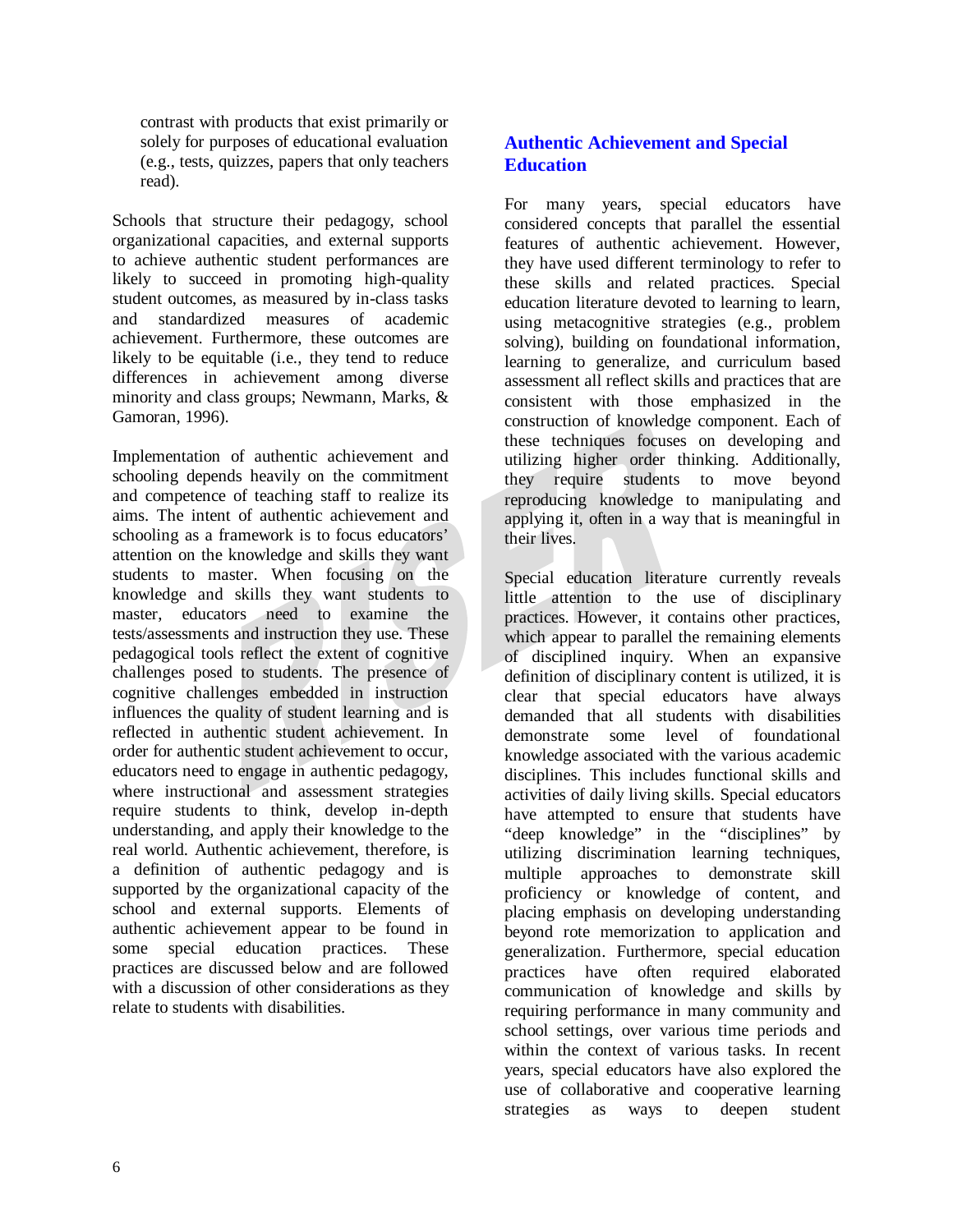understanding and skill/ knowledge acquisition. However, special education has also been accused of operating from a deficit model in which there are significantly lowered expectations for student skills and knowledge's (Trent, Artiles, & Englert, 1998).

The value beyond school element appears to be the most readily translatable to special education practices. For years, special educators have focused on real life issues/ problems, emphasized the critical need for experiential and community based learning, personalized learning through the use of the IEP and targeting task relevance for individual students, and attended to assisting students in generalization across tasks and settings. In addition, the performances of special education students are often evaluated by individuals who are not educators, including employers and parents. Although special education has historically emphasized student performance in nonschool contexts (e.g., school-to-work transition, life/ community skills), the authentic achievement definition of value beyond school is different. Value beyond school in the authentic achievement paradigm means that the products of student learning have an *immediate* personal or public value within the context of that task. The products may also have an *eventual* value beyond school if the students choose to explore those connections. For example, learning to balance your checkbook for the purpose of being able to run a household in the future would not meet the value beyond school criteria, in and of itself. However, if the student currently has a checkbook that needs to be balanced and that student makes the connection to the future need to balance her checkbook, then the task is said to be authentic.

## **Considerations**

When applying authentic achievement to students with disabilities, the questions of adaptation and accommodation arise. Within authentic achievement, the curricular level or complexity can be adjusted to meet diverse student abilities. Thus, the model generalizes across grades, and across individuals at different ability levels within a classroom. Furthermore, Newmann and Wehlage (1995) acknowledge that not all instructional experiences can capture all three elements. In fact, "repetitive practice, retrieving information, and memorization of facts or rules may be necessary to build knowledge and skills as a foundation for authentic performance" (Newmann & Wehlage, p. 11). Newmann and Wehlage recommend that educators not abandon all forms of less authentic work. Instead, educators should focus on the goal of authentic achievement as they plan, deliver, and evaluate educational experiences for their students. Finally, Newmann and Wehlage emphasize that specific educational practices do NOT equal authentic learning. Although some instructional practices appear more authentic (e.g., hands-on projects, small group work), it is the intellectual demands of student performance that determines authenticity.

## **RISER Model**

Although authentic achievement provides the basis of the investigative framework for this project, we have modified the original model to specifically address the needs and assets of students with disabilities. This expanded model is known as Schools of Authentic and Inclusive Learning (SAIL). To accomplish the goal of the Institute, we have conceptualized the SAIL model as three primary parts: outcomes, teaching and learning, and policy and context (see Figure 1).

## **Outcomes**

As highlighted by Newmann and Wehlage, a clear, shared vision of student learning that produces authentic achievement creates a learning environment where all students are challenged academically. The RISER vision of reform and inclusion efforts center on the outcomes that reflect high intellectual quality. Therefore, we begin with the standards for authentic achievement defined by Newmann and Wehlage (1995) and Newmann et al. (1995). We add to these outcome standards graduation rates and attendance rates, performance on standardized tests, performance on standards and benchmarks (reflecting the core attributes of authentic achievement), and other assessments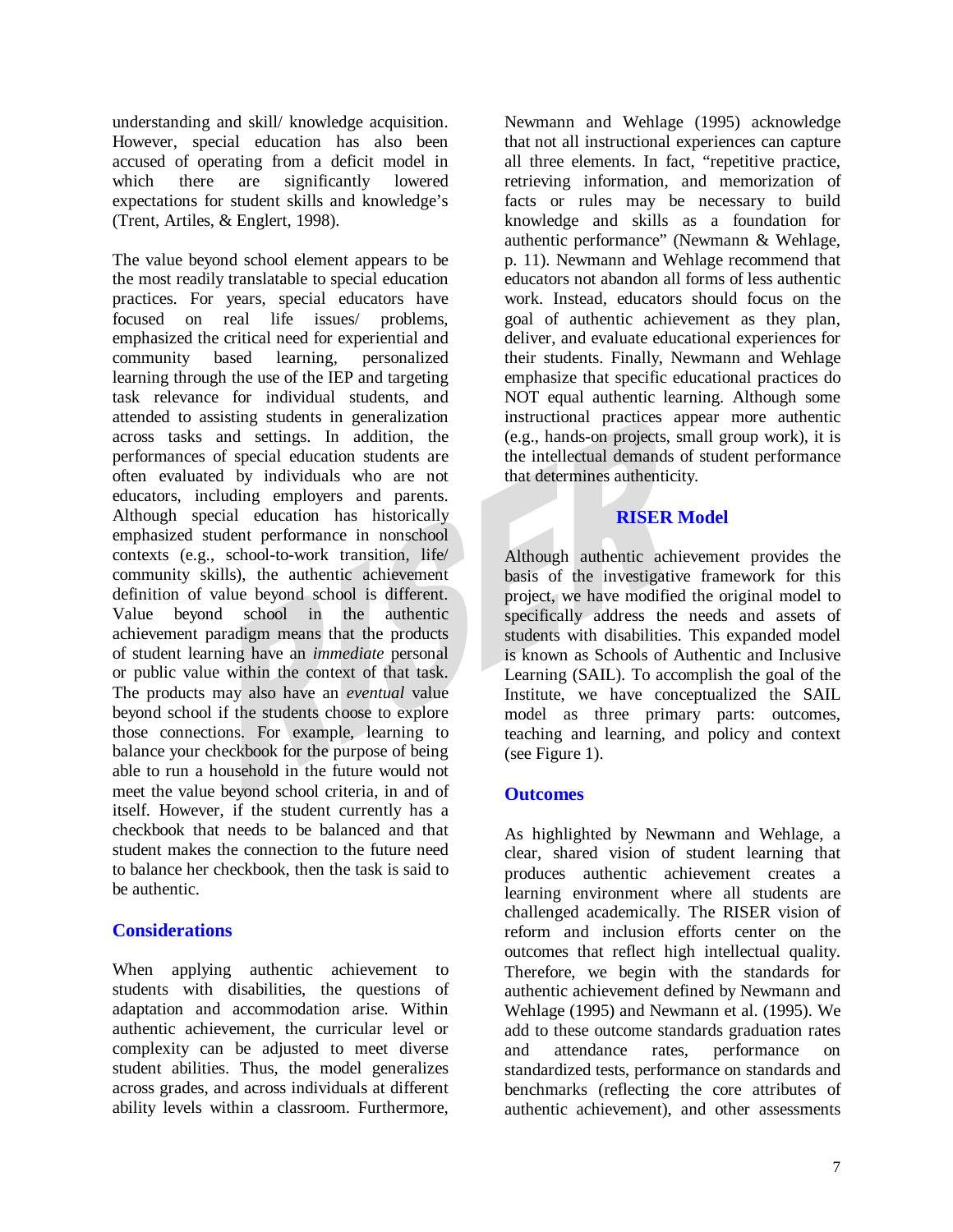used to determine the effectiveness of school practices (e.g., district, state proficiency tests). Additional considerations will be focused on students' work/performance level. We also regard as important post-school outcomes that reflect adult life: employment, continuing postsecondary education, independent living and community functioning, and social-emotional functioning.

The following research questions are being addressed in the RISER model: (a) How have changes in authentic inclusive learning and schooling practices affected the within-school and post-school outcomes for students with disabilities (collectively and disaggregated) using frames of reference focused on equity, value added and accountability? and (b) How do schools accommodate students with disabilities in district and state outcome assessments, and how do such accommodations affect the participation in, reporting of, and validity of assessment?

### **Teaching and Learning**

Teaching and learning within the SAIL model emphasizes pedagogical practices reflecting high intellectual quality. We will focus on identifying and describing learning experiences in which all students produce knowledge through higher order thinking operations. We extend the authentic achievement characteristic "value beyond school" to include learning in nonschool contexts. Finally, we alter the authentic achievement standard requiring elaborated written communication to include a variety of communication modalities used in various disciplines and professions, with necessary adaptations and accommodations.

The research question related to this aspect of the model is: What are critical features of instruction, assessment, and support strategies that promote authentic understanding, achievement, and performance for all students?

### **Policy and Context**

Finally, the professional community and external supports are also being examined.

Research in this area explores the engagement of teachers, administrators, support service staff, parents, and others in creating frequent and ongoing communication regarding student learning and achievement. Additionally, we will examine how parents and community leaders are involved in planning and setting standards for students' learning outcomes and experiences, and how teachers enhance their professional development.

The research questions for policy and context are: (a) In schools evolving toward authentic and inclusive instruction, what are the roles and expectations of stakeholders as they engage in planning for secondary and post-secondary experiences? and (b) What contextual factors are required to support and sustain the development of secondary-level learning environments that promote authentic understanding, achievement, and performances for all students?

## **Conclusion**

Currently, special educators are in disagreement as to what constitutes appropriate optional educational opportunities for students with disabilities. This discussion centers on the issue of inclusion. Proponents of inclusion argue that the general education setting provides the widest array of opportunities for all students. Inclusion critics state that the impact of setting has not yet been documented and that general education needs to be significantly reformed before inclusive efforts can be seriously considered. Historically and unfortunately, general education reform efforts have often provided little consideration to the needs and goals of students with disabilities. Despite these circumstances, some of these efforts have shown promise for improving outcomes for students without disabilities. Authentic pedagogy and achievement has shown particular promise for outcome improvement with many types of students, including students considered at-risk for school failure. Given the similarities between reform based on authentic achievement and reform based on inclusive education, RISER has decided to investigate how teaching and learning focused on authentic achievement affects students with disabilities. In 1999 and beyond,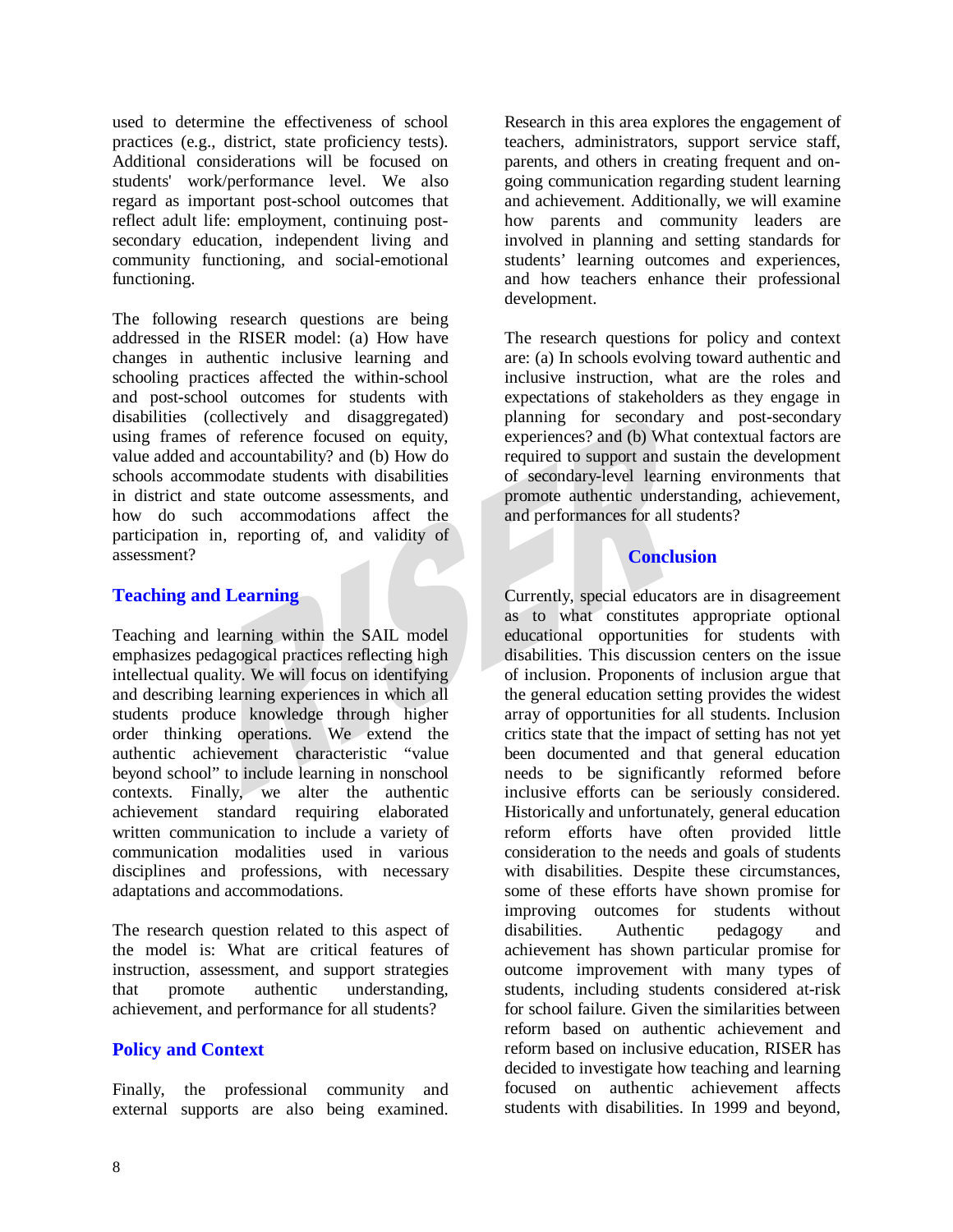RISER is working with schools who have incorporated both elements, reform of instruction and inclusion efforts, into their current schooling operations. We will identify and document practices that are effective for all students, attempt to replicate these practices in other sites, and disseminate the results. Our goal is to identify and disseminate practices that ensure all students, including those with disabilities, meet high levels of authentic student performance.

#### **References**

Baker, J. M., & Zigmond, N. (1990). Are regular education classes equipped to accommodate students with learning disabilities? *Exceptional Children, 56*, 515-526.

Baker, J. M., & Zigmond, N. (1995). The meaning and practice of inclusion for students with learning disabilities: Themes and implications from five cases. *Journal of Special Education, 29*, 163-180.

Fuchs, L. S., Fuchs, D., Hamlett, C. L., Phillips, N. B., & Karns, K. (1995). General educators' specialized adaptation for students with learning disabilities. *Exceptional Children*, *61*, 440-459.

Kauffman, J. M. (1993). How we might achieve the radical reform of special education. *Exceptional Children*, *60*, 6-16.

Lieberman L. M. (1996). Preserving special education… for those who need it. In W. Stainback, & S. Stainback, *Controversial issues confronting special education* (pp. 16-27). Boston: Allyn and Bacon.

Lipsky, D. K., & Gartner, A. (1996). Inclusive education and school restructuring. In W. Stainback & S. Stainback, *Controversial issues confronting special education* (pp. 3-15). Boston: Allyn and Bacon.

McDonnell, L. M., McLaughlin, M. J., & Morison, P. (1997). Executive summary. In L. M. McDonnell, M. J. McLaughlin, & P. Morison (Eds.), *Educating one & all: Students with disabilities and standards-based reform*

(pp. 1-10). Washington, DC: National Academy Press.

Munson, S. M. (1987). Regular education teacher modifications for mainstreamed mildly handicapped students. *Journal of Special Education*, *20*(4), 489-500.

Newmann, F. M., Marks, H., & Gamoran, A. (1996). Authentic pedagogy and student performance*. American Journal of Education, 104*(4), 280-312.

Newmann, F., & Wehlage, G. G. (1995). *Successful school restructuring*. Madison: University of Wisconsin, Center on Organization and Restructuring of Schools.

Phelps, L. A., & Hanley-Maxwell, C. (1997). School-to-work transitions for youth with disabilities: A review of outcomes and practices. *Review of Educational Research, 67*(2), 197- 226.

Schumm, J. S., & Vaughn, S. (1995). Getting ready for inclusion: Is the stage set? *Learning Disabilities Research and Practice, 10*(3), 169- 179.

Trent, S. C., Artiles, A. J., & Englert, C. S. (1998). From deficit thinking to social constructivism: A review of theory, research, and practice in special education. In P. D. Pearson & A. Iran-Nejad (Eds.), *Review of Education Research* (Vol. 23). Washington, DC: AERA.

U.S. Department of Labor. The Secretary's Commission on Achieving Necessary Skills. (1991, June). *What work requires of schools: A SCANS report for American 2000.* Washington, DC: Author.

Zigmond, N., & Baker, J. M. (1994). Is the mainstream a more appropriate educational setting for Randy? A case study of one student with learning disabilities. *Learning Disabilities Research and Practice*, *9*(2), 108-117.